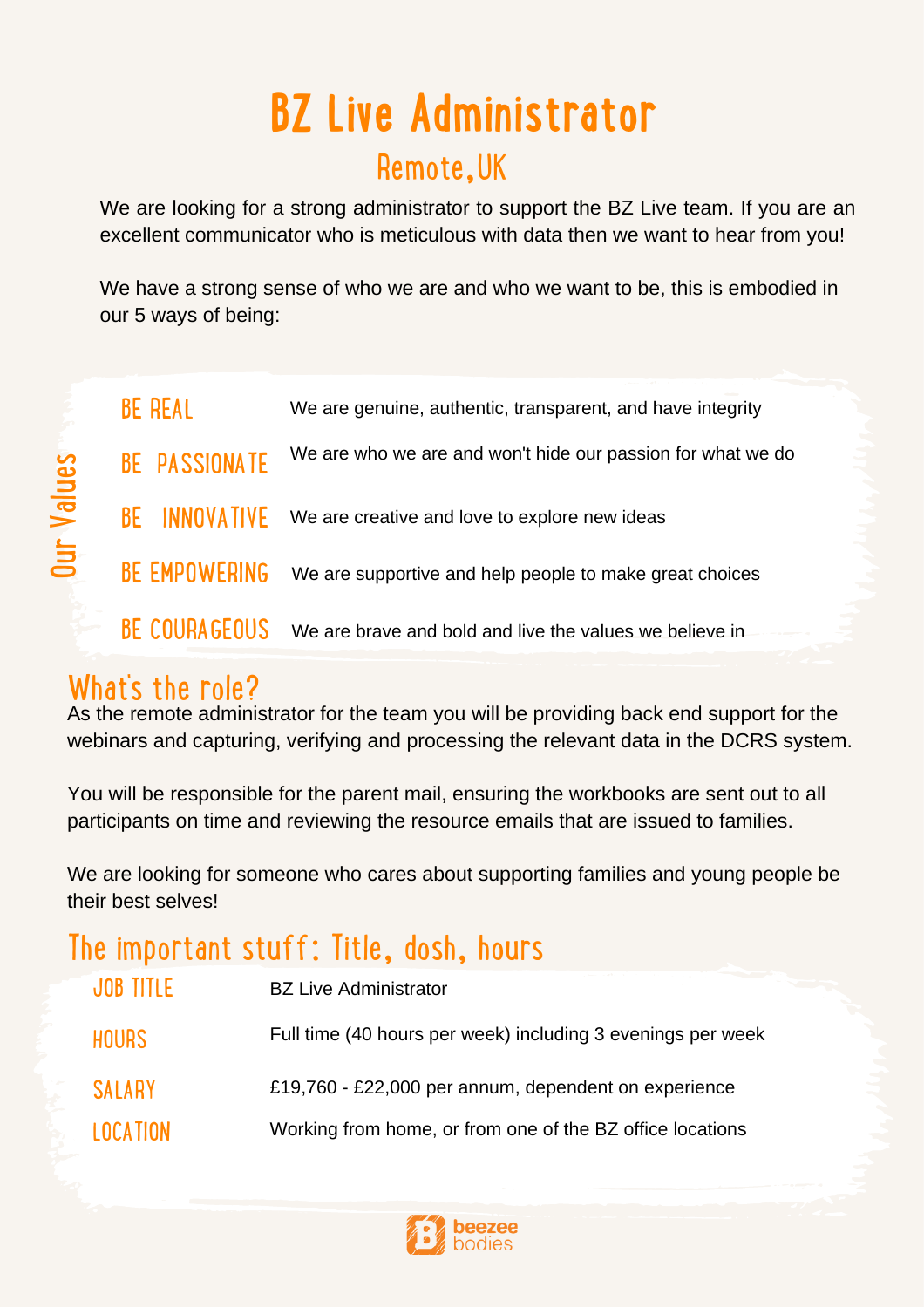# What will you do if you get the job?

- Support the production of the BZ Live Webinars
- Backend webinars by taking registers, helping with any technical issues, sending out links in the relevant whatasapp group or over email and support anyone who is struggling to gain access
- Help with data collection for all participants and ensure that the DCRS is up to date and accurate
- Help co-ordinate the programmes to ensure the involvement of young people in the design and implementation of any campaigns or services we develop together
- Help us achieve our contract aims
- Input data and manage caseload of families using our online data system
- Work closely with the Referral Hub team to ensure all participants information is up to date and the BZ Live team has the required data
- Manage the parent mail process, making sure workbooks are sent out on time and reviewing the resource emails that are sent to participants
- Contribute towards a positive working environment, sharing and applying new ideas
- Adhere to professional practice standards and legislation, including confidentiality, safeguarding equality, diversity and inclusion polices
- Manage workload and nutrition queries effectively and independently
- Undertake other relevant work as required by BeeZee Bodies

#### Why is it great working at BeeZee Bodies?

- Have work that is meaningful and helps change peoples lives for the better
- Be part of a vibrant organisation who love to innovate
- Work with a team that will support you to do your job to the best of your  $\bullet$
- ability Have a chance to take part in fun work place activities and
- challenges
- Access our employee assistance programme when they need to
- Take part in our daily workplace health (everyone gets an extra 20min paid
- break) Attend quarterly away days and training week
- Develop your skills with regular and diverse CPD  $\bullet$
- Be part of our Pension scheme  $\bullet$
- Have access to our bike to work scheme  $\bullet$
- Monthly 1-1s with your line manager  $\bullet$
- Innovative work spaces with standing desks
- 4.8 out of 5 Glassdoor.co.uk Rating
- Free tea and coffee

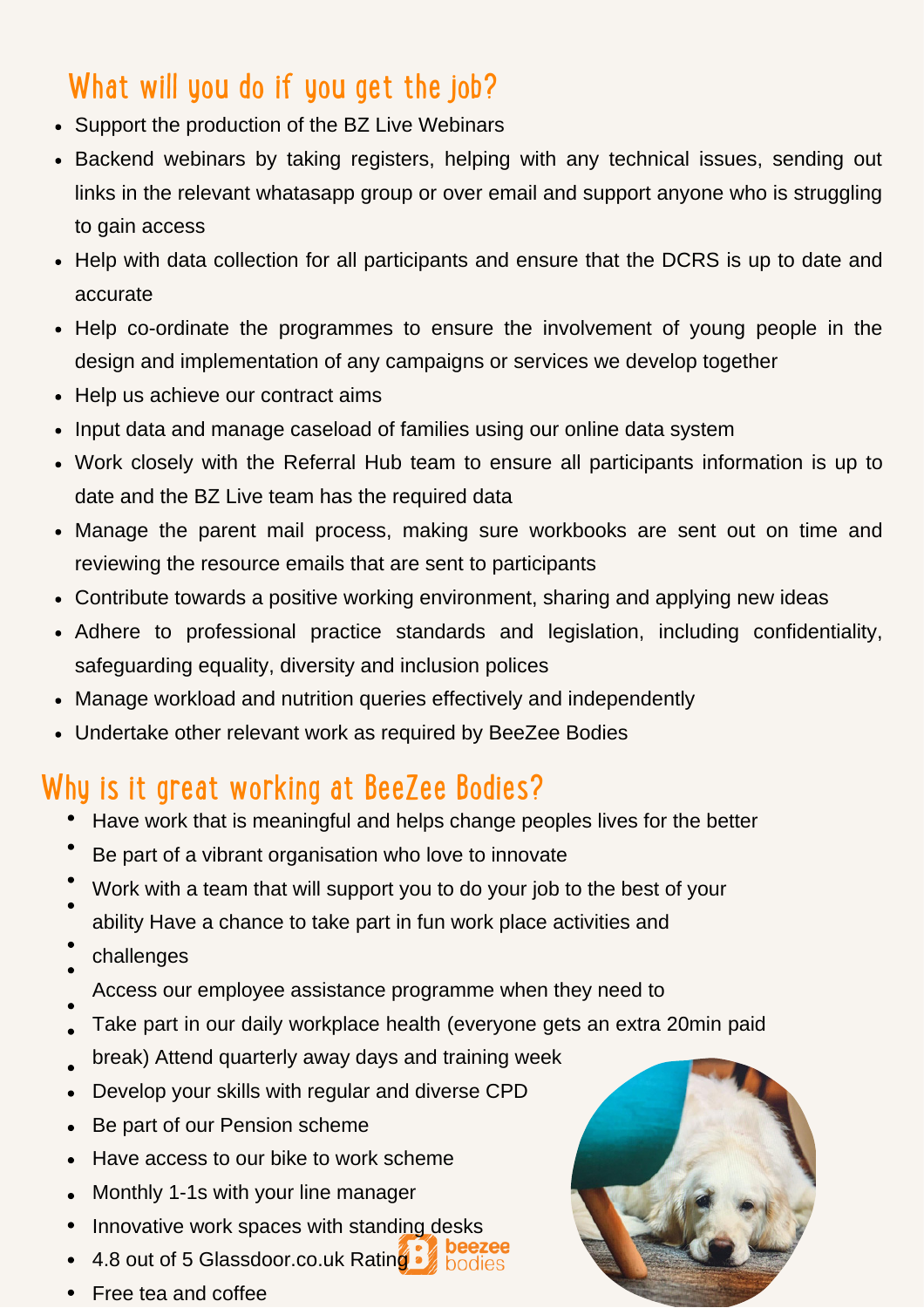# Criteria for this post:

|                                                                                                                                                     | <b>Essential</b> | <b>Desirable</b> |
|-----------------------------------------------------------------------------------------------------------------------------------------------------|------------------|------------------|
| <b>Experience</b><br>Demonstrable experience using CRM systems                                                                                      |                  |                  |
| Experience in data management                                                                                                                       |                  |                  |
| <b>Skills</b>                                                                                                                                       |                  |                  |
| <b>Excellent communication skills</b>                                                                                                               |                  |                  |
| Excellent organisation skills, ability to prioritise workload,<br>anticipate needs and work on own initiative as part of a high<br>functioning team |                  |                  |
| IExcellent IT skills and highly proficient in Microsoft Office<br>especially Excel and Teams                                                        |                  |                  |
| Strong analytical skills                                                                                                                            |                  |                  |
| Able to work cross functionally effectively                                                                                                         |                  |                  |
| Able to form strong relationships with stakeholders                                                                                                 |                  |                  |
| Meticulous in detail when handling and processing data                                                                                              |                  |                  |
| <b>Personal Attributes</b><br>Empathy combined with a genuine desire and commitment<br>to improve the quality of the lives of young people          |                  |                  |
| Have a creative approach to others' ideas and work with the<br>team to implicate them                                                               |                  |                  |
| Willingness to adapt to challenging environments                                                                                                    |                  |                  |
| Confident, self-motivated, passionate, flexible, adaptable<br>and creative                                                                          |                  |                  |
| Patience, tolerance and flexibility for working on an<br>emergent project                                                                           |                  |                  |
| Able to prioritise own workload and work effectively<br>autonimously and as part of a team                                                          |                  |                  |
|                                                                                                                                                     |                  |                  |